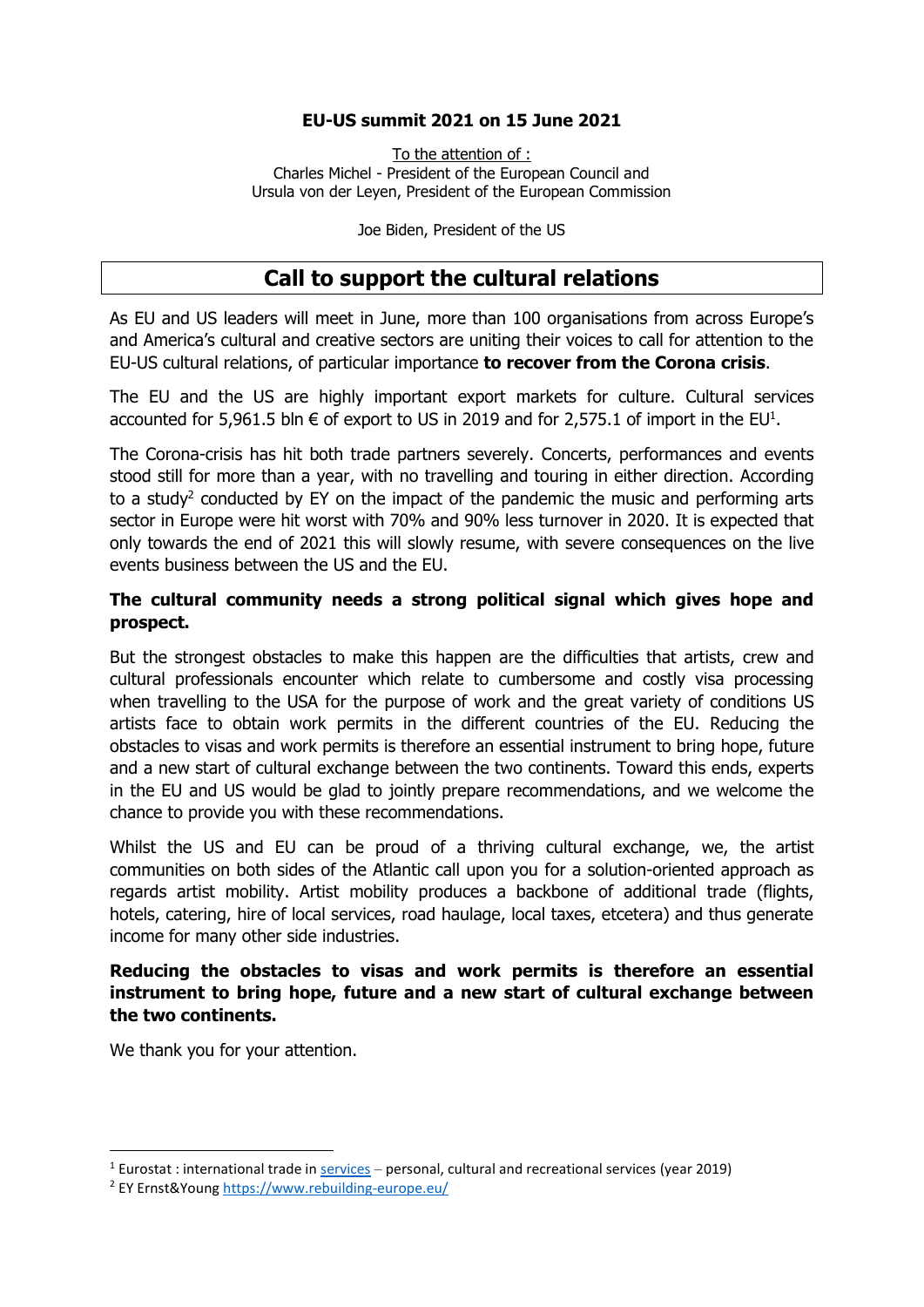#### On behalf of the following signatories<sup>3</sup>

- 2Luck Concepts
- 5000 LTD
- A2IM American Association of Independent Music
- Aakash Odedra Company
- AEAA
- AEPO-ARTIS
- AFEM Association For Electronic Music
- 8 AK Foundation for Dance Inc.
- Akram Khan Company
- alba KULTUR Office for Global Music
- Arena Resilience Alliance
- Arts Midwest
- Association Européenne des Conservatoires, Académie de Musique
- Association of Commercial Television in Europe
- Association of Performing Arts Professionals
- BBK Bundesverband Bildender Künstlerinnen und Künstler
- 17 Between the Seas: Mediterranean Performing Arts
- CEC ArtsLink
- Centre Européen de Musique
- Circostrada Network
- 21 Culture Action Europe
- Dance Managers Collective
- Dance/USA
- DE CONCERT !
- Dutch Music Export
- 26 EDN European Dancehouse Network
- EJN Europe Jazz Network
- ELIA globally connected European network for higher arts education

<sup>&</sup>lt;sup>3</sup> 108 signatories on 14 June midnight CET. Names and e-mail addresses can be obtained with the contacts of this letter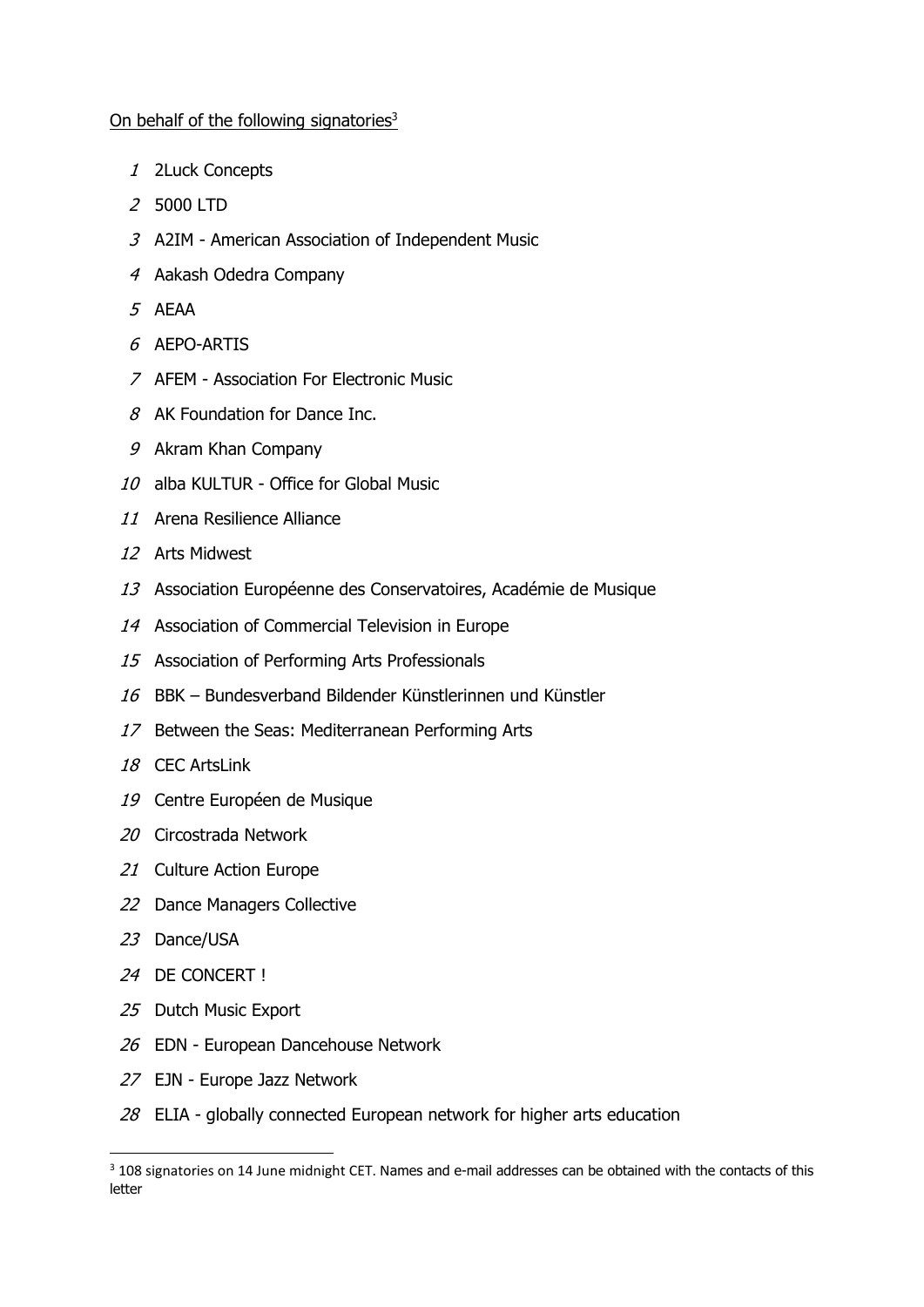- 29 Elsie management
- 30 ENCATC
- 31 Erwin Maas Artists' manager
- 32 ESNS Eurosonic Noorderslag
- 33 Europa Distribution The European Network of Independent Film Publishers and Distributors
- 34 European Circus Association
- 35 European Coalitions for Cultural Diversity (ECCD)
- 36 European Cultural Foundation
- 37 European Federation of National Youth Orchestras (EFNYO)
- 38 European Festivals Association
- 39 European Games Developer Federation (EGDF)
- 40 European Music Council
- 41 European Music Exporters Exchange EMEE
- 42 European Music Managers Alliance (EMMA)
- 43 European Orchestra Federation EOFed
- 44 European Publishers Council
- 45 European Theatre Convention
- 46 FACE Foundation
- 47 FEDEC European federation of professional circus schools
- 48 FEDECRAIL
- 49 Federation for European Storytelling
- 50 Feld Entertainment, Inc.
- 51 female:pressure
- 52 FIM -International Federation of Musicians
- 53 Folk Alliance International
- 54 German Centre of the International Theatre Institute
- 55 gigmit
- 56 globalFEST
- 57 HowlRound Theatre Commons
- 58 IAO (International Artist Organisation)
- 59 ICMP -The International Confederation of Music Publishers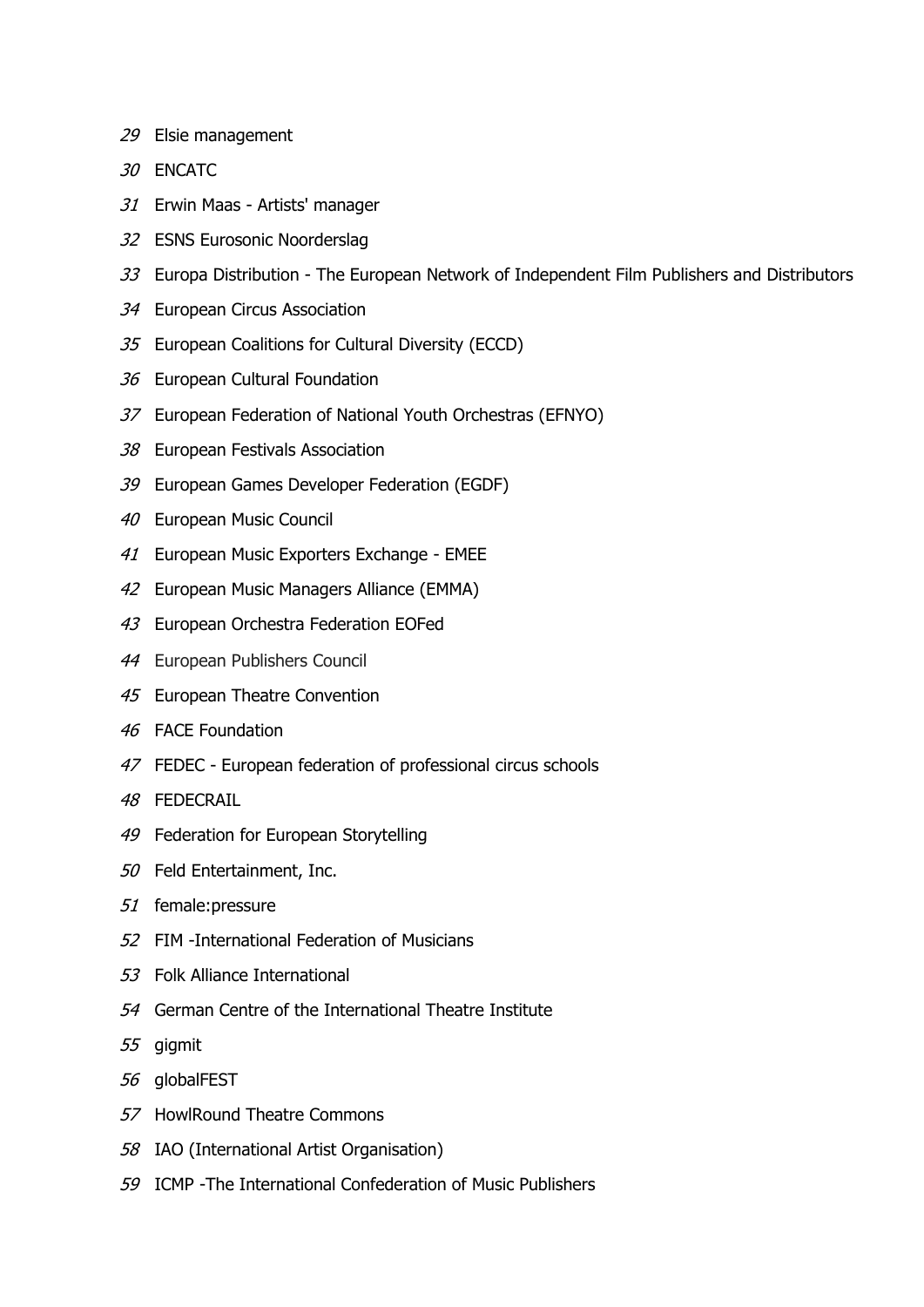- IETM International network for contemporary performing arts
- IFPI representing the recording industry worldwide
- IMPALA Independent Music Companies Association
- IMPF (Independent Music Publishers International Forum)
- IN SITU European Platform for Artistic Creation in Public Space
- Innovation Network of European Showcases (INES)
- International Music Council
- International Music Managers Forum
- 68 Internationale Gesellschaft der Bildenden Künste (IGBK) (German NC of International Association of A
- JM International
- League of American Orchestras
- Literature Across Frontiers
- Live DMA European network for live music venues, clubs and festivals
- liveurope
- Martin E. Segal Theatre Centre, The CUNY Graduate Center
- Martinez Arts Consulting, ALC
- MobiCulture
- More Europe external cultural relations
- Musikhochschulen
- NAMM National Association of Music Merchants
- NAPAMA
- 81 National Performance Network
- New Music USA
- 83 New York City Center
- 84 National Independent Venue Association (NIVA)
- On the Move
- Opera Europa
- OPERA America
- 88 Pearle\*-Live Performance Europe
- PEN America